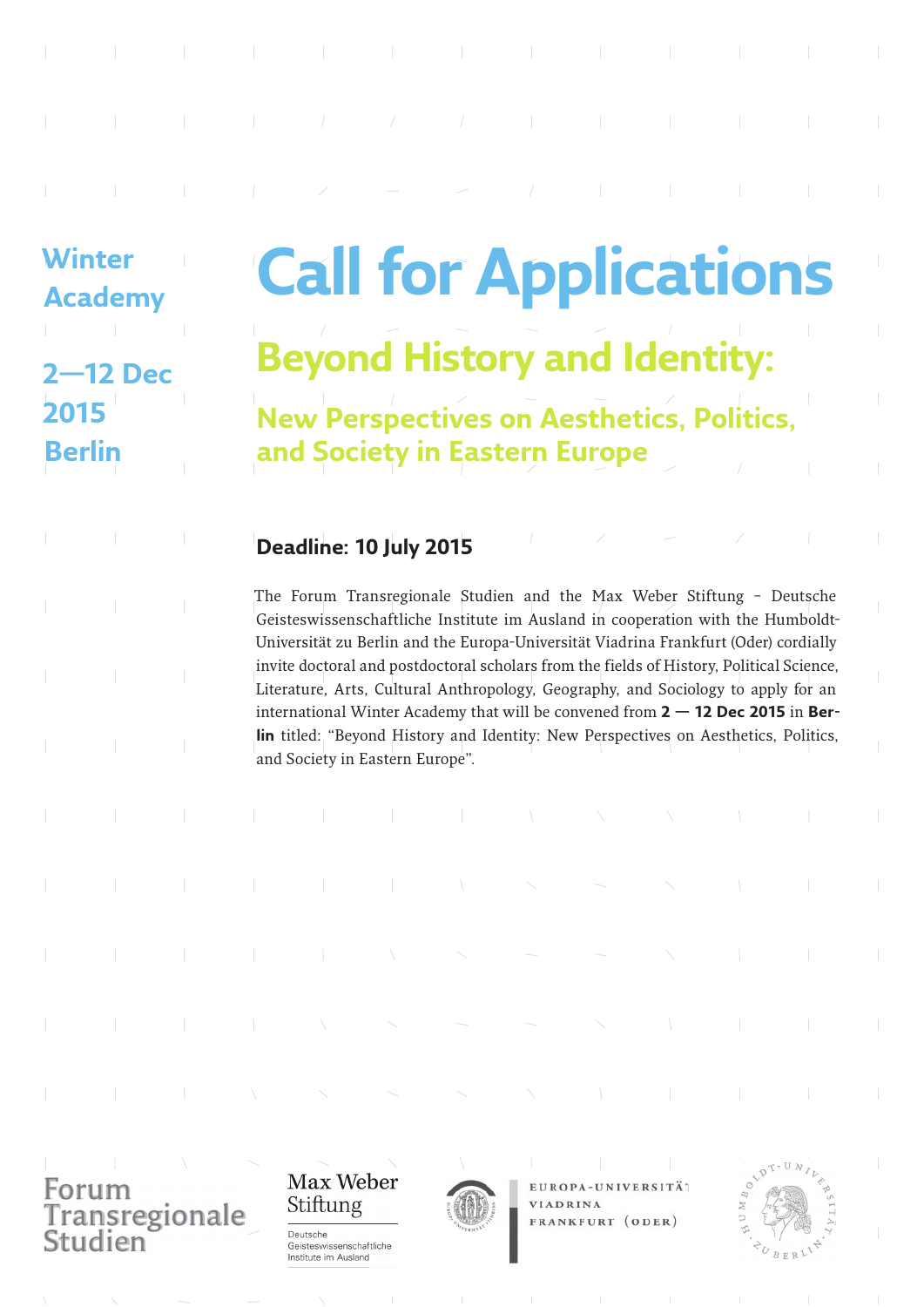### 2 **International Winter Academy "Beyond History and Identity: New Perspectives on Aesthetics, Politics, and Society in Eastern Europe"**

The "Euromaidan", the Russian annexation of Crimea, and the ongoing war in the Ukrainian-Russian border region of Donbas placed Ukraine, Russia, and all of Eastern Europe at the center of the world's attention. It also posed new challenges for the interdisciplinary field of East European studies, especially, in light of the continuing strength of the rhetoric of ethnic nationalism and the resort taken to historical explanations of the regional conflicts. Infused with agency, history and identity figure as principle factors in the explanations of the conflict, both in political and academic circles. Yet, we ask whether history and identity bear agency on their own and can be understood and grasped apart from political and economic structural dynamics.

In an attempt to overcome simplifying categories and explanations, we ask how much their essentialization obliterates crucial societal transformations, multiple forms of belonging, and trajectories of social change. Rather than simply discussing the role of history and identity, we would like to reflect upon the complexity and ambiguous nature of entanglements in historically grown condensed spaces of multinational (post-) imperial border regions and search for new vocabularies and insights to grasp diverse trajectories of their political and cultural developments.

The Winter Academy is conducted in support of the Berlin-Brandenburg Ukrainian Initiative, a new project initiated by Andriy Portnov (ZZF Potsdam/Wissenschaftskolleg zu Berlin) to proliferate and re-think the current debates in the field of East European Studies. The Academy is chaired by a group of scholars that includes **Rory Finnin** (University of Cambridge), **Susanne Frank** (Humboldt-Universität zu Berlin), **Ilia Gerasimov** (Ab Imperio), **Olena Haleta** (Ivan Franko Lviv University), **Anna Colin Lebedev** (Sciences Po Paris), **Magdalena Marszalek** (Universität Potsdam), **Andriy Portnov**  (ZZF Potsdam/Wissenschaftskolleg zu Berlin), and **Annette Werberger** (Europa-Universität Viadrina).

The Winter Academy will gather up to 21 doctoral and postdoctoral scholars from different countries and academic backgrounds to present and discuss their current research in an international and multi-disciplinary context. The Academy is designed to support scholarly networks and contribute to closer ties among research activities in and outside of Europe. The program will focus on the following themes: 1) aesthetics and politics, 2) fragmentation and violence, and 3) translation and (un)translatability.

**Aesthetics and Politics:** The crisis of political systems and the growing mistrust in contemporary practices of governance and rhetoric spark an interest in cultural expression and politics. Artistic interventions often combine local and global symbols and signifiers as to affect and to produce effect. This is why it is necessary to ask what kind of opportunities and limits the languages of art, poetry, film, and other forms of aesthetic expression entail, especially in times of political upheaval and social crisis.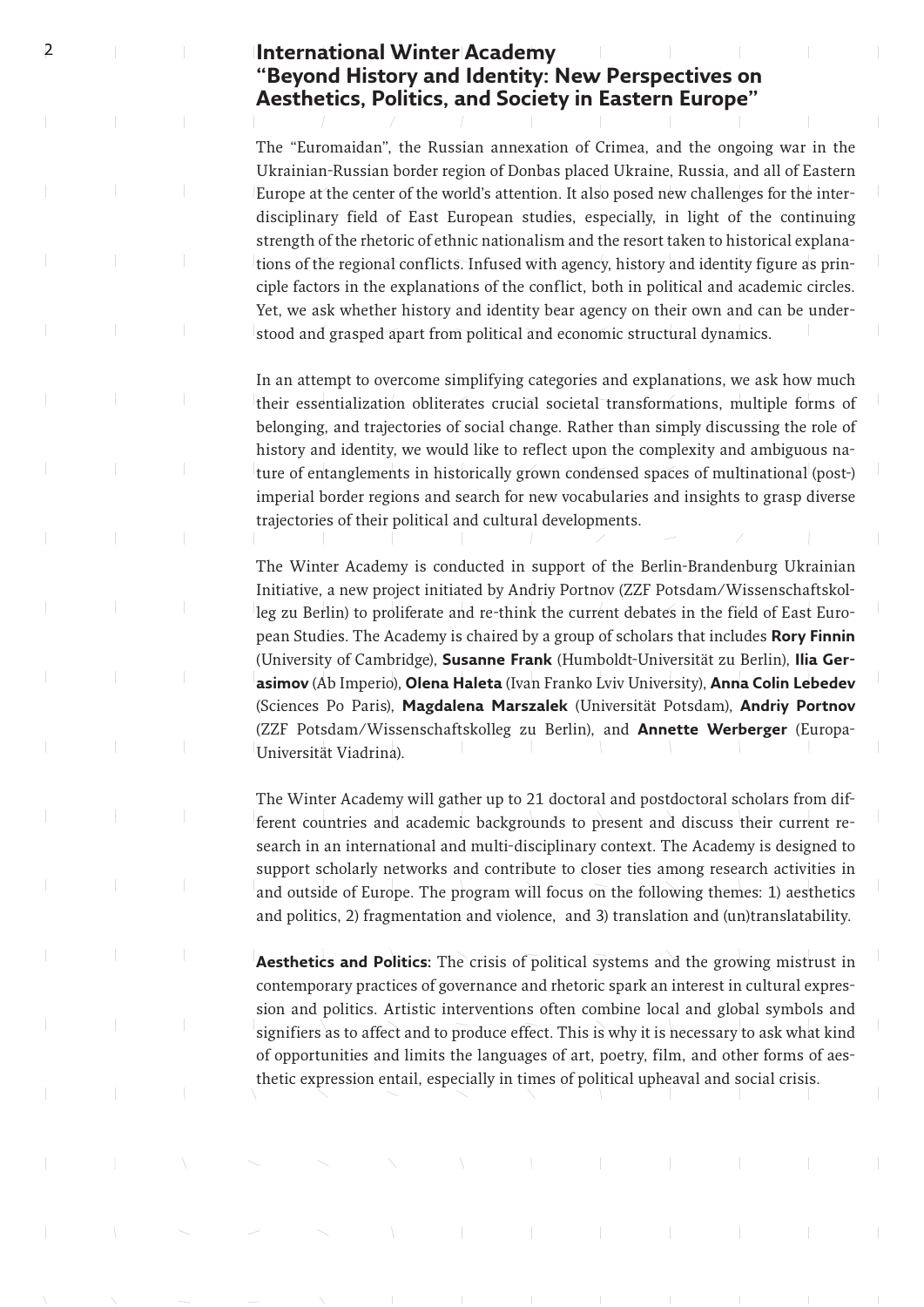3 Do new forms of expression create a new understanding of the public sphere or the public good? How do popular art and social media change the role and perception of individual artists and intellectuals?

> In what ways do cultural forms inflect the political imaginary, and what might be the role of the state, the public, individuals, corporate foundations, and the market in cultural production and its dissemination?

> **Fragmentation and Violence:** Fragmentation, pluralism and violence are often understood as imperial legacies and are presented as the basis, goal, or key challenges for modern state formations. Rarely, however, is the normative basis and relation between them historically evaluated or analyzed in relation to the present. When and how does one discursively and conceptually lead to the other, and what does it mean for political, economic and societal transformations? In relation to historical explanations, how and why should we investigate, search for, and understand the relationship between imperial diversity and the new forms of post-imperial nationalisms and their effects? When do individual agents, power, and economic relations reformulate the processes of identifications and group dynamics? What role does violence play for societal self-organization and grass-roots activism?

> **Translation and (Un)Translatability:** Concepts of history, identity, the nation, and other notions of authenticity often emerge in processes of translation. This why there is a fresh urgency to question the ethics of translation in the context of cultural and political re-orientations. How does translation take place in a globalized world that is based upon references to "local", "global", "post-colonial", or "post-imperial" to derive legitimacies for particular moments and contexts? What are the limits of translation and when does translation take its own form and content? Does the process of translation entail a process of definition, simplification, and distortion that subverts, for example, an intended untranslatability? How do we accommodate untranslatability and negotiate the question of difference in a historical or a present-day context?

#### **Winter Academy Format**

The Winter Academy promotes intensive peer-to-peer debates and encourages new perspectives grown from debates in small discussion groups. Participants take active part in contributing to the program structure and content. They present their individual research, co-design thematic discussion groups and are involved in organization of workshops. While most of the intensive work is conducted in intense small-group atmosphere, the Winter Academy also presents its work to the public through general lectures and open panel discussions.

#### **Conditions and Procedure of Application**

Participants receive a stipend covering travel and accommodation. The program targets doctoral and postdoctoral researchers who wish to present their ongoing projects in a comparative perspective in relation to the questions raised above. The researchers' work should be clearly relevant to the themes of the Winter Academy. While the focus of the Winter Academy will be the reconsiderations in East European approaches, com